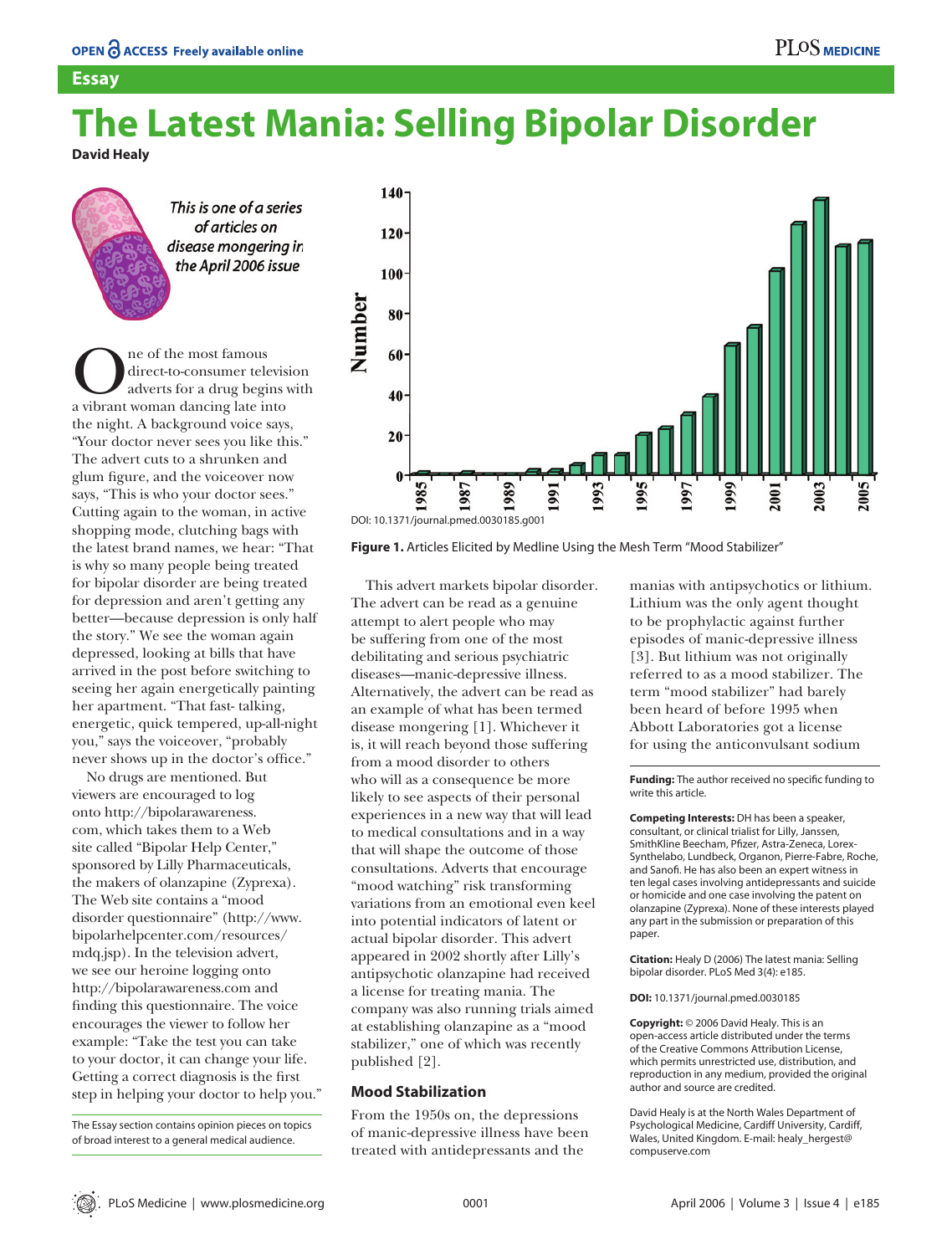valproate (Depakote) for treating acute mania [4].

After 1995, there was a dramatic growth in the frequency with which the term "mood stabilizer" appeared in the title of scientific articles (see Figure 1). By 2001, more than a hundred article titles a year featured this term. Repeated reviews make it clear that the academic psychiatric community still has not come to a consensus on what the term "mood stabilizer" means [5–7]. But this lack of consensus did not get in the way of the message that patients with bipolar disorders needed to be detected and once detected needed mood stabilizers, and perhaps should only be given these drugs and not any other psychotropic drugs [8,9].

The first group of drugs to colonize this new mood stabilizer niche was anticonvulsants. Anticonvulsants are beneficial in epilepsy and were until recently widely thought to be beneficial by quenching the increased risk of succeeding epileptic fits brought about by fits that have gone before. Robert Post in the 1980s suggested that anticonvulsants might stabilize moods by a comparable quenching of the kindling effect of an episode of mood disorders on the risk of further episodes [10]. It was this idea that provided a pharmacological rationale for treatment of bipolar disorders that was so attractive to pharmaceutical companies, and, in their hands, the growth of awareness of mood stabilization and of bipolar disorders was sensational.

Bipolar disorders entered the DSM *(Diagnostic and Statistical Manual of Mental Disorders)* in 1980. At the time, the criteria for bipolar I disorder (classic manic-depressive illness) involved an episode of hospitalization for mania. Since then, the communitybased disorders bipolar II disorder, bipolar disorders NOS (not otherwise specified), and cyclothymia have emerged. With their emergence, estimates for the prevalence of bipolar disorders have risen from 0.1% of the population having bipolar I disorder (involving an episode of hospitalization for mania) [11] to 5% or more when the definition of bipolar disorders includes the aforementioned community disorders [12]. A range of academic institutions has also grown more interested in the condition.

There has always been a rationale to using antipsychotics in bipolar disorders, as they are effective in acute manic states [13,14]. However, no companies making antipsychotics had previously sought a license for *prophylaxis* against bipolar disorders. Against a background of epidemiological studies indicating that the prevalence of bipolar disorders might be greater than previously thought [15,16], and growing academic interest in the condition, Lilly, Janssen, and Astra-Zeneca, the makers of the antipsychotics olanzapine, risperidone, and quetiapine (Seroquel), respectively, marched in on the new territory to market these drugs for prophylaxis of bipolar disorder. This, in turn, greatly expanded the number of companies with an interest in making the "bipolar market." There was, however, no consensus on a theoretical rationale that would lead the average clinician to think these three drugs might "quench" the propensity to further affective episodes, as opposed to simply assist in the management of acute manic states.

But the increased prevalence estimates were based on community surveys that had no clear disability criterion, while acute treatment trials of antipsychotics for mania, and prophylactic trials of lithium for manic-depressive illness, have for the most part been conducted on bipolar I disorder. This necessarily raises the prospect that increased efforts to detect and to treat people risks crossing the line where the benefits of treatment outweigh its risks.

Along with this expansion in prevalence estimates came new journals, *Bipolar Disorders* (http:⁄⁄www. blackwellpublishing.com/journal. asp?ref=1398-5647) and the *Journal of Bipolar Disorders* (published by Lippincott, Williams, and Wilkins), a slew of bipolar societies, and annual conferences, many heavily funded by pharmaceutical companies. There is a growing amount of patient Web site and patient support materials that in the case of Zyprexa state that "bipolar disorder is often a lifelong illness needing lifelong treatment; symptoms come and go, but the illness stays; people feel better because the medication is working; almost everyone who stops taking the medication will get ill again and the more episodes

you have, the more difficult they are to treat" [17]. Information available from Janssen (the makers of Risperdal) states "medicines are crucially important in the treatment of bipolar disorders. Studies over the past twenty years have shown beyond the shadow of doubt that people who receive the appropriate drugs are better off in the long term than those who receive no medicine" [18].

#### **What Lies Beneath**

There is, however, much less evidence than many might think to support these claims for the prophylactic drug treatment of manic-depressive illness (bipolar I). And there is almost no evidence to support such claims in the case of whatever community disorders (bipolar II, bipolar NOS, cyclothymia) are now being pulled into the manicdepressive net by the lure of bipolar disorder.

With the possible exception of lithium for bipolar I disorder, there are no randomized controlled trials to show that patients with bipolar disorders in general who receive psychotropic drugs are better in the long term than those who receive no medicine [19]. This may stem in part from difficulties in conducting trials on psychotropic drugs that last more than a few weeks in conditions as complex as manic-depressive illness. One short-term, randomized, placebocontrolled trial (in which patients were only followed for up to 48 weeks) that some see as a basis for claiming that olanzapine may be prophylactic in bipolar disorder [2] has been regarded by others as indicating that this drug produces a withdrawal-induced decompensation when stopped [20]. Even in the case of lithium, there is some dispute over what has been demonstrated [19], with the best evidence stemming from large open studies in dedicated lithium services rather than from randomized trials [21].

This evidence of benefit for one agent (lithium) and possible benefit for one more (olanzapine) must be weighed against two harms associated with use of antipsychotics: (1) a consistent body of evidence indicates that regular treatment with antipsychotics in the longer run increases mortality [22–26]; and (2) there is evidence that in placebo-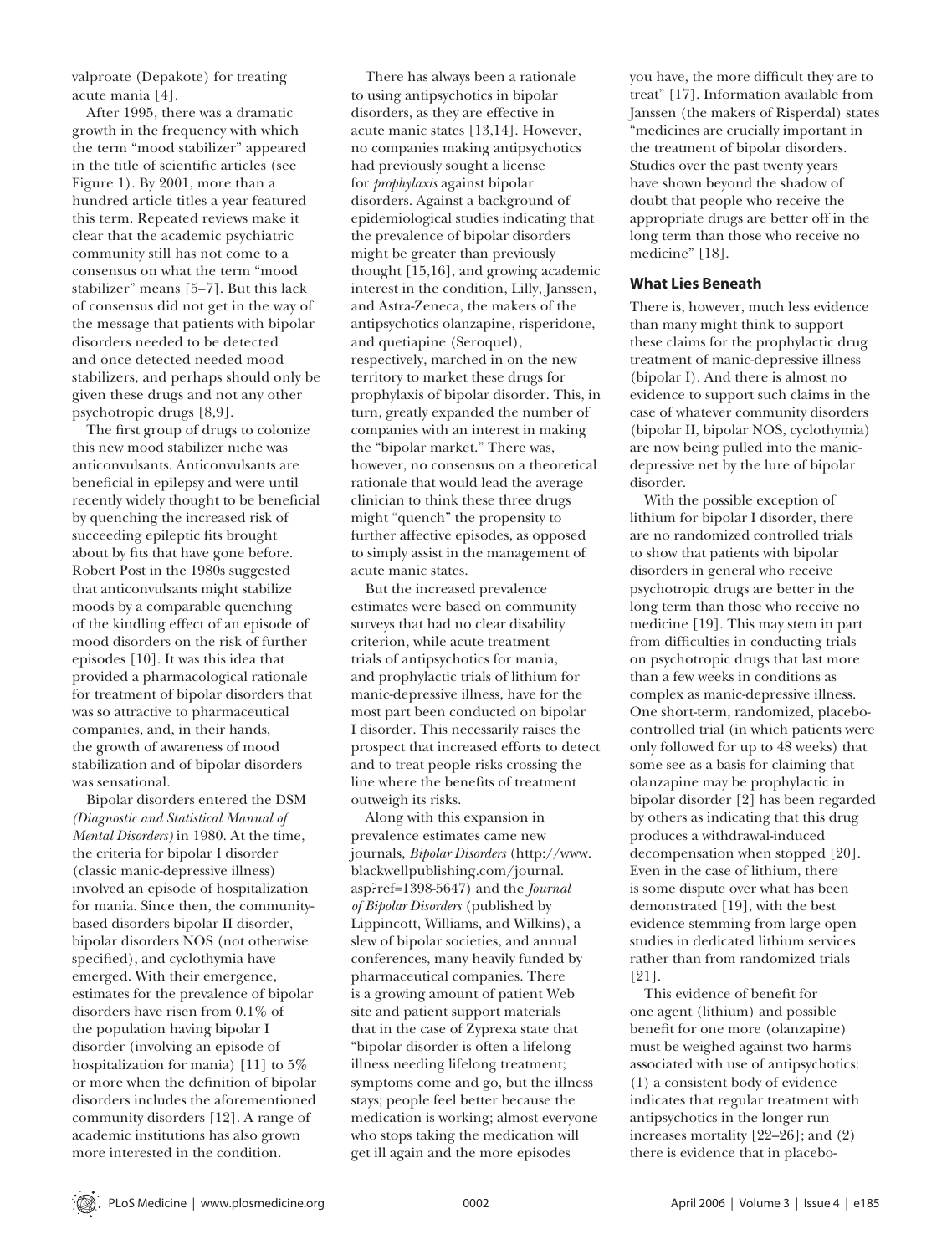



controlled trials of antipsychotics submitted in application for schizophrenia licenses there is a statistically significant excess of completed suicides on active treatment [27]. A range of problems associated with antipsychotics, from increased mortality to tardive dyskinesia, never show up in the short-term trials aimed at demonstrating treatment effects in psychiatry.

But aside from these hazards, there are also grounds to question whether the treatment effects that some think have been demonstrated in bipolar disorder trials translate into therapeutic efficacy. If use of these agents based on demonstrated effects leads on to efficacy, admissions for bipolar disorder might be expected to fall, but the evidence for this is difficult to find. In North Wales before the advent of modern pharmacotherapy, patients with bipolar I disorder had on average four admissions every ten years. In contrast, against a background of a constant incidence of bipolar I disorder, and dramatic improvements in service provision, bipolar I patients show a 4-fold increase in the prevalence of admissions despite being treated with the very latest psychotropic medications [11]. This is not ordinarily what happens when treatments "work," but quite often is what happens when treatments have effects.

The selling of bipolar disorder stresses that the disorder takes a fearsome toll of suicides. And indeed the controversy surrounding the provocation of suicide by antidepressants has been recast by some as a consequence of mistaken diagnosis. If the treating physician had only realized the patient was bipolar, they would not have mistakenly prescribed an antidepressant. Because of the suicide risk traditionally linked to patients with bipolar disorders

who needed hospitalisation, most psychiatrists would find it difficult to leave any person with a case of bipolar disorder unmedicated. Yet, the best available evidence shows that unmedicated patients with bipolar disorder do *not* have a higher risk of suicide.

Storosum and colleagues analyzed all placebo-controlled, double-blind, randomized trials of mood stabilizers for the prevention of manic/depressive episode that were part of a registration dossier submitted to the regulatory authority of the Netherlands, the Medicines Evaluation Board, between 1997 and 2003 [28]. They found four such prophylaxis trials. They compared suicide risk in patients on placebo compared with patients on active medication. Two suicides (493/100,000 person- years of exposure) and eight suicide attempts (1,969/100,000 person-years of exposure) occurred in the group given an active drug (943 patients), but no suicides and two suicide attempts (1,467/100,000 person-years of exposure) occurred in the placebo group (418 patients). Based on these absolute numbers from these four trials, I have calculated (see Figure S1 showing calculation, and see Figure 2) that active agents are most likely to be associated with a 2.22 times greater risk of suicidal acts than placebo (95% CI 0.5, 10.00).

#### **The Bipolar Future**

Until recently the general clinical wisdom was that it was very rare for manic-depressive illness to have an onset in the preteen years. But there is now a surge of diagnoses of bipolar disorder in American children [29,30], even though these children do not meet the traditional criteria for bipolar I disorder (from the *Diagnostic and Statistical Manual of Mental Disorders*) [31]. The mania for pediatric bipolar disorder hit the front cover of the American edition of *Time* in August 2002, which featured nine-year-old Ian Palmer and a cover title *Young and Bipolar*, with a strapline, *why are so many kids being diagnosed with the disorder, once known as manic-depression?*

A recent book, *The Bipolar Child* [32], brings out the extent of the current mania. Published in 2000, this book sold 70,000 hardback copies in six months in the US. As the *Star Telegram* reported in July 2000

[33], *The Bipolar Child* made all the difference to Heather Norris, whose mother, after reading it, challenged her physician to correct Heather's diagnosis from ADHD, treatment of which had made her daughter worse, to the correct diagnosis of bipolar disorder. As a result, Heather, at the age of two, became the youngest child in Tarrant County, Texas, to have a diagnosis of bipolar disorder. The *Star Telegram* article noted that "along with the insurance woes, lack of treatment options and weak support systems that plague most families with mentally ill children, parents of the very young face additional challenges. Finding the proper diagnosis for treatment is a nightmare because of scant research into childhood mental illness and the drugs that combat them."

If we consider adults alone for a moment, there is already the potential for creating an "epidemic" of bipolar disorder, because people are being diagnosed with the condition based on operational criteria that depend upon subjective judgements (rather than an objective criterion of disability, such as hospitalization or being off work for a month). The potential is compounded in the pediatric domain by the fact that the diagnosis is based on caregiver reports with little scope in most clinical practice for critical scrutiny of the social forces that may lead to these reports. Experts that appear willing to go so far as to accept the possibility that the first signs of bipolar disorder may be patterns of overactivity in utero [32] can only further compound these problems. If the resulting diagnoses were provisional, aimed at researching the natural history of childhood irritability, rather than reaching diagnoses that lead on to pharmacotherapy, there might be little problem. However, drugs such as Zyprexa and Risperdal are now being used for preschoolers in America with little questioning of this development [31].

Far from research bringing a skeptical note to bear on clinical enthusiasm, it appears to be adding fuel to the fire. What might once have been thought of as sober institutions, such as Massachusetts General Hospital, have run trials of Risperdal and Zyprexa on children with a mean age of four years old [34,35]. Massachusetts General Hospital in fact